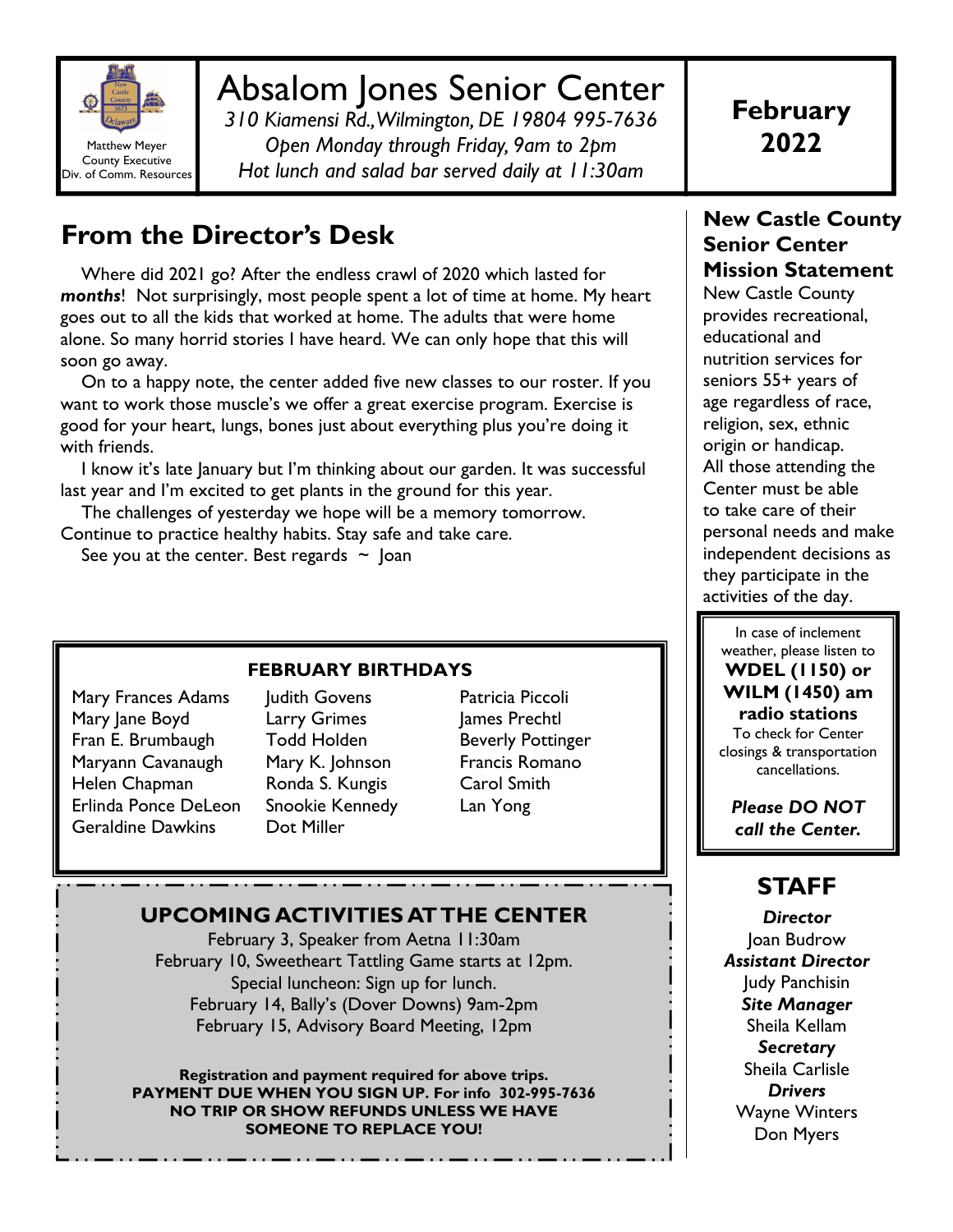## *Page 2* **ABSALOM JONES SENIOR CENTER**

# *Thinking of You*

Norris Cooper Charles Bungy James McKeller Harry Jump Joyce Johnson Paula Schmid Jean Heine Charles Coover Joanne Nagy Sandy Poe Mary Mensinger Ruby Malachi Blanche Barlow Helen Chapman Malaele Yee Annette Tomasello Elaine Showstead Marie Catullo Norris Cooper Myrtle Geist Nancy & Duane Westfall Tom & Lillian Smitham

# *Welcome New Members*

Alethia Price Phyllis Burley Timothy Cooper



# **Senior of the Month: Mickey Romano**

 $\bigcirc$ 

 Mickey Romano joined the center April 2015. He was born March 19 in Wilmington. He lives with his brother Frank and sister-in-law Fran. Mickey worked for the City of Wilmington in the parks and recreation dept for 35 years. Mickey likes old westerns, Gunsmoke and the Rifleman. You can usually find him with a book in his hand reading. Mickey enjoys the exercise programs at the center. He is also willing to teach a class if the instructor is absent.

 A favorite food is spaghetti and chicken and dumplings. He would like to vacation in Las Vegas not a bad choice. Mickey has a lot of hobbies Wii Bowling, reading, especially Westerns, shooting pool, and gardening. Mickey has helped with the garden at the center for years now. A famous person that he would like to have lunch with is Tommy Lasorda the past manager of the L.A. Dodgers (in case you forgot) he was a great baseball guy.

 Mickey has also been in several of our plays. We started a Drama Club about 12 years ago.  **Thanks for sharing some of your life with your friends at the center.** 

*We are awarding a monthly gift to a lucky birthday person. Every time the birthday person for that month comes to the Center for a meal or trip, we will enter their name in a drawing for a gift to be awarded at our birthday party. So the more times you get your name in the basket, the better chance you will have to win!*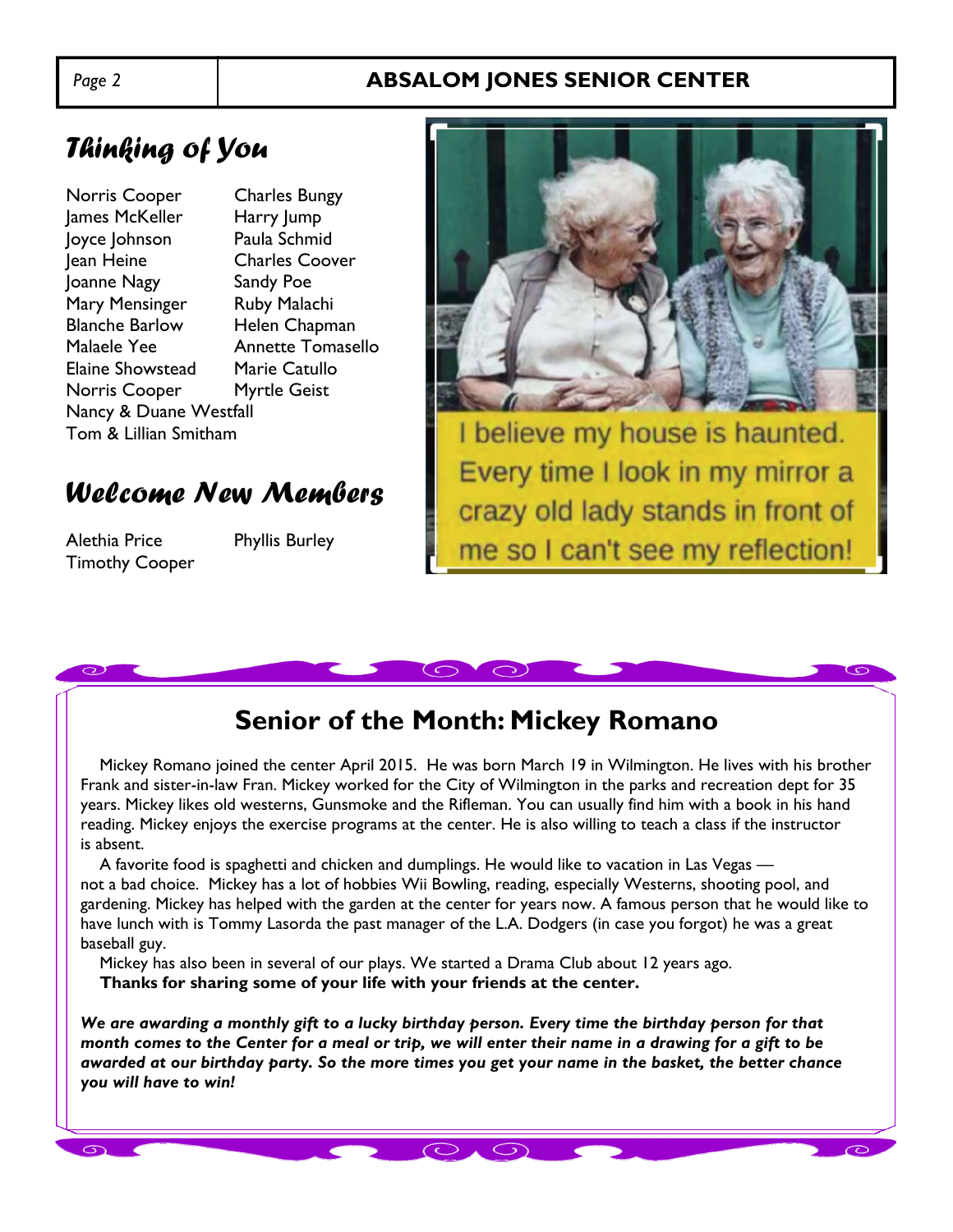# **ABSALOM JONES SENIOR CENTER** *Page 3*

## **Daily Activities**

| <b>MONDAY</b>                            | <b>TUESDAY</b>                         | <b>WEDNESDAY</b>       | <b>THURSDAY</b>                         | <b>FRIDAY</b>                                               |
|------------------------------------------|----------------------------------------|------------------------|-----------------------------------------|-------------------------------------------------------------|
| 9am-2pm: Game Room                       | 9am-2pm: Game                          | 9am-2pm: Trip Day      | 9am-2pm: Game                           | 9am-2pm: Trip Day                                           |
| and Fitness Center Open                  | Room and Fitness<br>Center Open; Bingo | 9am-2pm: Game          | <b>Room and Fitness</b><br>Center Open  | 9am-2pm: Game                                               |
| 9:30am: Bank &                           |                                        | Room and Fitness       |                                         | <b>Room and Fitness</b>                                     |
| Post Office (1st Monday)                 | 9:30am: Sitting Tai Chi<br>with Kevin  | Center Open            | 9am: ShopRite                           | Center Open                                                 |
| <b>Computer Class</b>                    |                                        | <b>I0am: Video</b>     | 9:30am: Sitting Tai Chi                 | 9am-11am:                                                   |
|                                          | <b>10am: Book Club</b>                 | Armchair Exercise      | with Kevin                              | Movies in the                                               |
| 10-11am: Zumba Gold                      | (3rd Tuesday)                          |                        |                                         | computer room                                               |
| I0am-12pm:                               | 10-1 Iam: Line Dancing                 | <b>Arthritis Class</b> | 10-11:30am: Bingo                       | 9:30am: Tai Chi                                             |
| Sewing/Quilting with                     |                                        | Tai Chi                | 10:30am: Bible Study                    |                                                             |
| Maryann (1st & 3rd                       | 12:30-1:30pm:                          |                        |                                         | 10:30-11:30an:                                              |
| Mondays)                                 | Chess Club                             | Sewing/Quilting Class  | I I:30am sharp!:                        | <b>Win Dance Class</b>                                      |
|                                          | <b>Group Exercise Class</b>            | (1st & 3rd Wednesday)  | Pinochle                                |                                                             |
| 12:30pm: Medicine                        |                                        |                        |                                         |                                                             |
| Pickup at Your<br>Drugstore (2nd Monday) | 1:30-2pm: Pickle Ball                  |                        | 12:30pm:<br><b>Group Exercise Class</b> | Ipm: Walking the gym:<br>$19 \text{ laps} = 1 \text{ mile}$ |
|                                          | <b>FIRST TUESDAY</b>                   |                        |                                         |                                                             |
| Debbie's Cardio                          | OF THE MONTH                           |                        | $2-3pm:$                                |                                                             |
|                                          | <b>Sassy Ladies Meeting</b>            |                        | Drama Club Practice                     |                                                             |
|                                          | <b>LAST TUESDAY</b>                    |                        |                                         |                                                             |
|                                          | OF THE MONTH                           |                        |                                         |                                                             |
|                                          | <b>Birthday Party!</b>                 |                        |                                         |                                                             |
|                                          |                                        |                        |                                         |                                                             |
|                                          |                                        |                        |                                         |                                                             |
|                                          |                                        |                        |                                         |                                                             |
|                                          |                                        |                        |                                         |                                                             |
|                                          |                                        |                        |                                         |                                                             |
|                                          |                                        |                        |                                         |                                                             |
|                                          |                                        |                        |                                         |                                                             |

# **Activities & Services Offered Throughout the Year**

| <b>GAMES:</b>             | Bingo, pinochle, billiards, shuffleboard, pickle ball, Wii.                                                                                                                               |
|---------------------------|-------------------------------------------------------------------------------------------------------------------------------------------------------------------------------------------|
|                           | Game room is open daily from 9am-2pm.                                                                                                                                                     |
| <b>HEALTH:</b>            | Blood pressure screening, Delaware Assistance Prescription                                                                                                                                |
|                           | Program, Vial of Life, Medicare information, Speakers                                                                                                                                     |
| <b>FITNESS:</b>           | Dance classes, water aerobics, tai chi, group exercise, walk the gym, cardio                                                                                                              |
| <b>SERVICES:</b>          | Elderinfo, Legal Aid, Tax assistance by AARP, defensive driving, computer<br>classes, caregiver information, book and video lending library, Delaware<br><b>Energy Assistance Program</b> |
| <b>GROUPS:</b>            | Advisory Council, Red Hat Society "Sassy Ladies", Chess Club,                                                                                                                             |
| <b>ARTS &amp; CRAFTS:</b> | Drama Club, Shuffleboard Club, Wii Bowling, Book Club<br>Watercolor class, paper flower making, candy making                                                                              |

*Look for dates and times in the newsletter or ask the Senior Center staff!*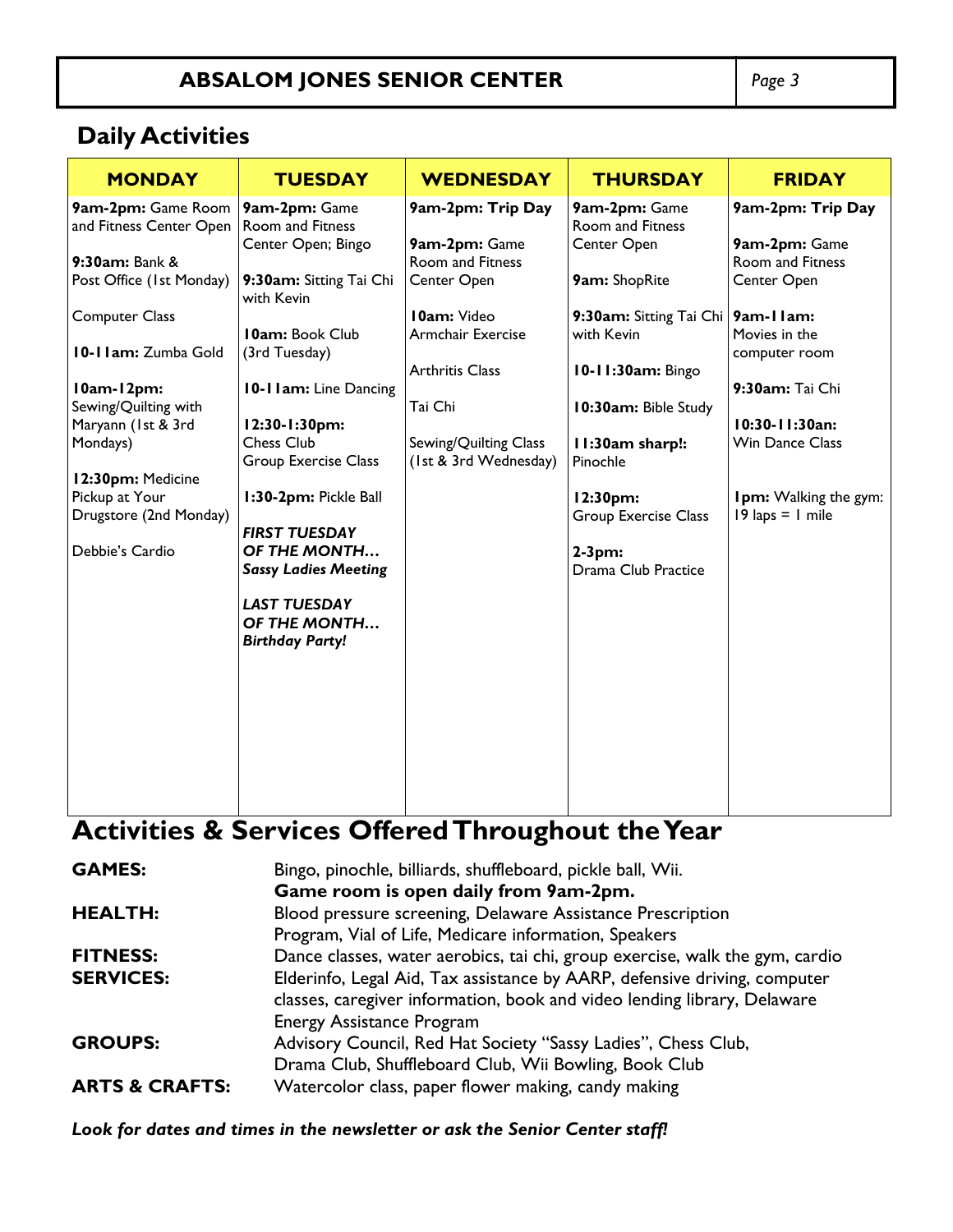# Page 4 **ABSALOM JONES SENIOR CENTER**

| <b>MONDAY</b>                                                                                                                                                                                           | <b>TUESDAY</b>                                                                                                                                                        | <b>WEDNESDAY</b>                                                                                                                                                                                       | <b>THURSDAY</b>                                                                                                                                                                                                         | <b>FRIDAY</b>                                                                                                              |
|---------------------------------------------------------------------------------------------------------------------------------------------------------------------------------------------------------|-----------------------------------------------------------------------------------------------------------------------------------------------------------------------|--------------------------------------------------------------------------------------------------------------------------------------------------------------------------------------------------------|-------------------------------------------------------------------------------------------------------------------------------------------------------------------------------------------------------------------------|----------------------------------------------------------------------------------------------------------------------------|
| <b>February 2022</b><br>Call to sign up for<br><b>TAX AIDE</b><br>Every Tuesday 9 to noon                                                                                                               | 9-12 TAX AIDE<br>9: Bingo<br>9:30: Sitting Taichi<br>10:30: Arthritis Wellness<br>Class<br>12: Sassy Ladies Club<br>12:30: Personal Trainer<br>2: Drama Club Practice | $\mathbf{2}$<br>Trip 9-2<br><b>Ross Dress for Less</b><br>Lunch @ Popeye's<br>9:30: Tai Chi<br>10: Armchair Exercise,<br>Scrabble /Upwords<br><b>Puzzles</b>                                           | 3<br>9: ShopRite, Wii Foxy<br>Ladies<br>9:30: Sitting Taichi<br>10:30: Line Dancing<br><b>II-I: Clothing Closet</b><br>Open/Castella<br>11:15: Pinochle Club<br>II:30: Speaker: Aetna<br>2: Drama Club Practice         | $\overline{4}$<br>Trip 9-2<br><b>London Grove Village</b><br>9:30: Tai Chi<br>10:30: Soul Line Dancing                     |
| $\overline{\mathbf{z}}$<br><b>CENTER CLOSED</b>                                                                                                                                                         | 8<br>9-12 TAX AIDE<br>9:30: Bingo,<br>9:30: Sitting Taichi<br>10:30: Arthritis Wellness<br>Class<br>12:30: Personal Trainer<br>2: Drama Club Practice                 | 9<br>Trip 8-6:30<br><b>Basilica (Washington)</b><br>If you signed up, please<br>call the center.<br>9:30: Tai Chi.<br>Scrabble/ Upwords<br><b>Puzzles</b><br>10: Armchair Exercise,<br>Open Art Studio | 10<br>9: ShopRite, Wii Foxy<br>Ladies<br>9:30: Sitting Taichi<br>10:30: Line Dancing<br>11:15: Pinochle Club<br>12: Sweetheart Tattling<br>Game /Special lunch \$5<br>12:30: Personal Trainer<br>2: Drama Club Practice | $\mathbf{H}$<br><b>Trip 9-2</b><br>Dollar Store & Lunch at<br><b>Colberts</b><br>9:30: Tai Chi<br>10:30: Soul Line Dancing |
| 4<br><b>Trip 9-2</b><br><b>Bally's Casino (Dover)</b><br>9:30: Zumba Gold,<br>Scrabble /Upwords,<br>Puzzles<br>10:15: Wii Four Dames<br>10:30: Sewing/Quilting<br>12:30: Cardio, Computer<br>Instructor | 15<br>9-12 TAX AIDE<br>9: Bingo,<br>9:30: Sitting Taichi<br>10:30: Arthritis Wellness<br>Class<br>12: Advisory Board<br>12:30: Personal Trainer<br>2: Drama Club      | 16<br>Trip 9:30-2<br><b>Cracker Barrel, NJ</b><br>(second bus from Jan.)<br>9:30: Tai Chi<br>Scrabble/ Upwords,<br><b>Puzzles</b><br>10: Armchair Exercise,                                            | 17<br>9: ShopRite, Wii Foxy<br>Ladies<br>9:30: Sitting Taichi<br>10:30: Line Dancing<br>11:15: Pinochle Club<br>12:30: Personal Trainer<br>2: Drama Club Practice                                                       | 18<br>Trip 9:30-2<br><b>Wal-Mart Middletown</b><br>& Lunch at Taco Bell<br>9:30: Tai Chi<br>10:30: Line Dancing            |
| 21<br><b>PRESIDENT'S DAY</b><br><b>CENTER CLOSED</b>                                                                                                                                                    | 22<br>9-12 TAX AIDE<br>9:30: Bingo<br>9:30: Sitting Taichi<br>10:30: Arthritis Wellness<br>Class<br>12:30: Personal Trainer<br>2-4: Drama Club                        | 23<br>Trip 9-2<br><b>Cackleberry Farm An-</b><br>tique Mall<br>9:30: I ai Chi<br>Scrabble/ Upwords, Puz-<br>zles<br>10: Armchair Exercise,<br>Open Art Studio                                          | 24<br>9: ShopRite, Wii Foxy<br>Ladies<br>9:30: Sitting Taichi<br>10:30: Line Dancing<br>11:15: Pinochle Club<br>12:30: Group Exercise<br>2: Drama Club Practice                                                         | 25<br><b>Trip 9-2</b><br><b>Mystery Ride ????</b><br>9:30: Tai Chi<br>10:30: Line Dancing                                  |
| 28<br>9:30: Zumba Gold<br>Scrabble /Upwords,<br><b>Puzzles</b><br>10:15: Wii Four Dames<br>10:30: Sewing/Quilting<br>12:30: Cardio,<br>Computer Instructor                                              |                                                                                                                                                                       |                                                                                                                                                                                                        |                                                                                                                                                                                                                         |                                                                                                                            |